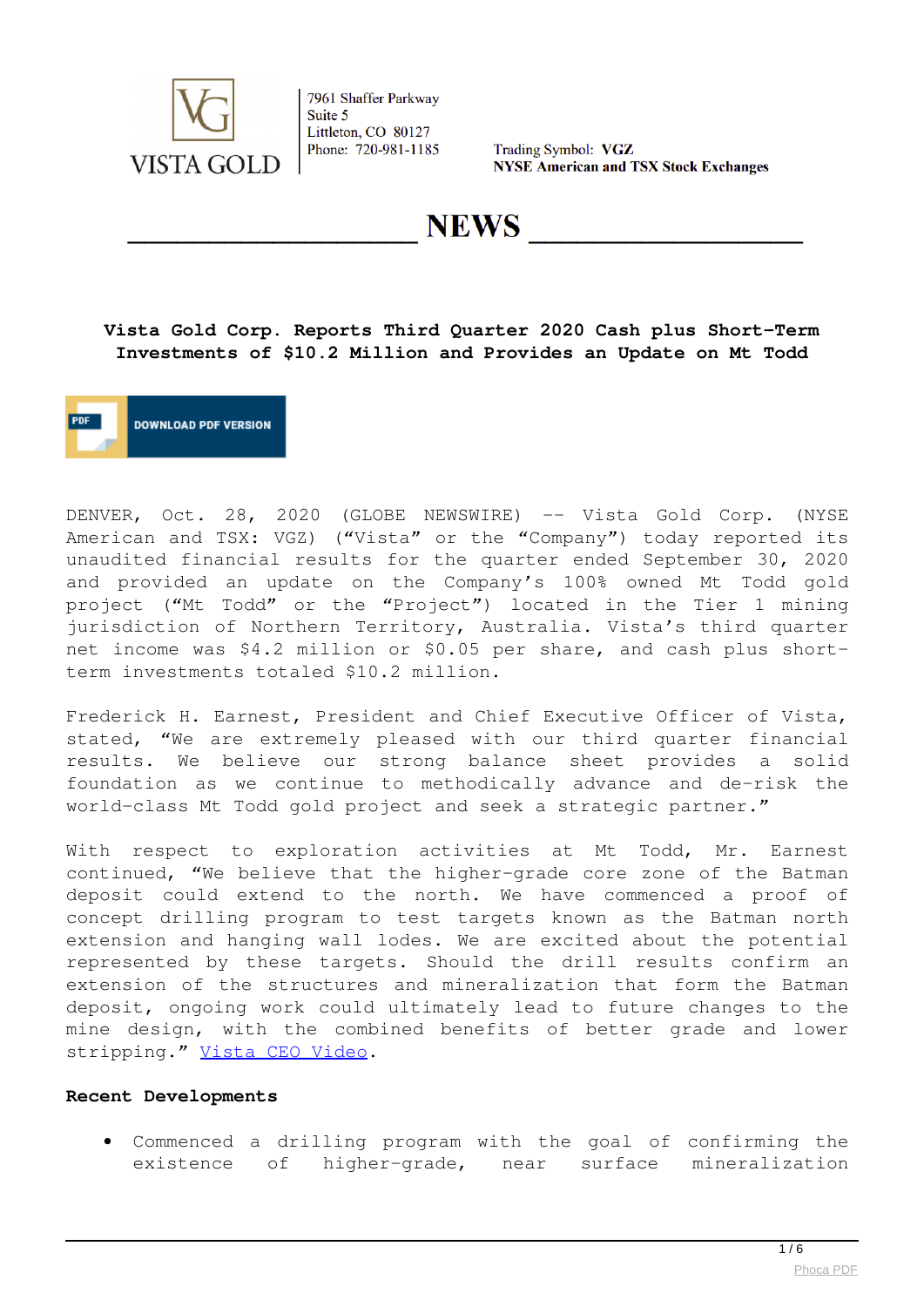

Trading Symbol: VGZ **NYSE American and TSX Stock Exchanges** 

**NEWS** 

# **Vista Gold Corp. Reports Third Quarter 2020 Cash plus Short-Term Investments of \$10.2 Million and Provides an Update on Mt Todd**

immediately adjacent to the planned Batman pit – assay results from the first holes are expected in the next weeks with full program results continuing as the program progresses;

- Completed geotechnical field work for crusher and ball mill foundation designs that is expected to shorten the time required to complete a future feasibility study, reduce related initial capital cost estimates, and support detailed engineering; and
- Continued dewatering the Batman pit and lowered the water level by 17.8 meters, with approximately 2.1 gigalitres ("GL") remaining. The Batman pit is expected to be effectively dewatered by mid-2021, representing an important milestone to be completed prior to a potential start of construction.

Mr. Earnest added, "Dewatering the Batman pit will mark the completion of a program to treat over 11 GL of acidic mine waste rock drainage and subsequently discharge that volume as clean water. The protocols developed at Mt Todd have been recommended to other mining companies by the Northern Territory Environmental Protection Agency. We are proud of the success achieved to-date. This program exemplifies our commitment to environmental stewardship. It has been one of the cornerstone activities that has cemented the excellent relationship we enjoy with the local project stakeholders and communities."

### **Summary of Third Quarter 2020 Financial Results**

At September 30, 2020, cash plus short-term investments (comprised of government securities) totaled \$10.2 million and working capital was \$9.9 million. We expect our current cash position to be further strengthened by up to \$4.6 million from upcoming cash payments of \$2.1 million from Prime Mining Corp. ("Prime Mining") and an option payment of \$2.5 million from the cancelation of the Company's royalty on the Awak Mas project. The Company has no debt.

Vista reported net income of \$4.2 million, or \$0.05 per share for the three months ended September 30, 2020. The Company benefited from a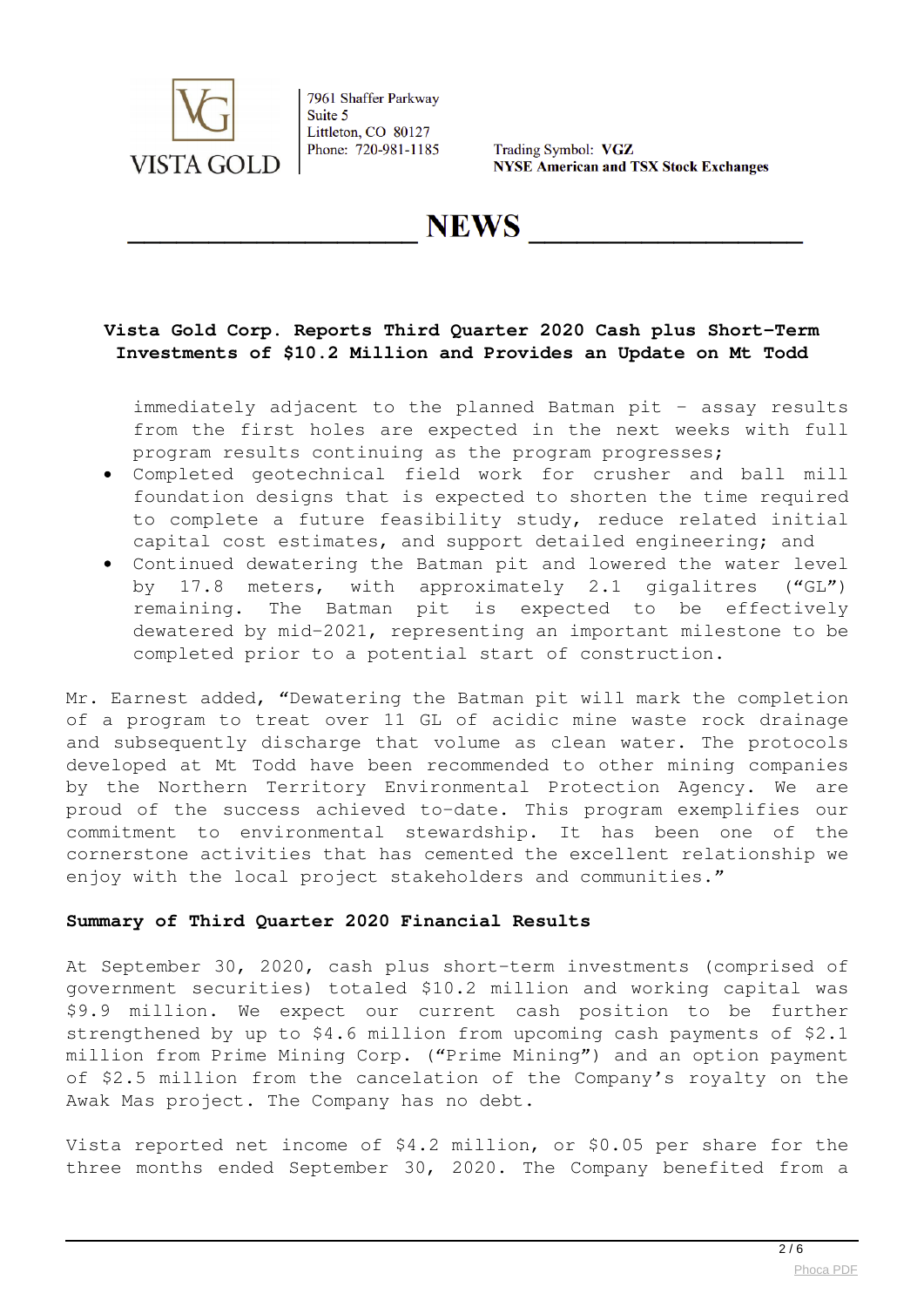

Trading Symbol: VGZ **NYSE American and TSX Stock Exchanges** 

**NEWS** 

# **Vista Gold Corp. Reports Third Quarter 2020 Cash plus Short-Term Investments of \$10.2 Million and Provides an Update on Mt Todd**

gain of \$3.5 million associated with the final Guadalupe de los Reyes ("Los Reyes") purchase price payment and transfer of Los Reyes to Prime Mining and a gain of \$2.4 million from sales of other investments.

#### **About Vista Gold Corp.**

Vista is a gold project developer. The Company's flagship asset is the Mt Todd gold project in the Tier 1 jurisdiction of Northern Territory, Australia. Mt Todd is the largest undeveloped gold project in Australia and, if developed as presently designed, would potentially be Australia's  $6^{th}$  largest gold producer on an annual basis.

#### **Management Conference Call**

Management's quarterly conference call to discuss these results is scheduled for 10:00 a.m. MDT on October 29, 2020. Management's Discussion and Analysis together with other important disclosures are available in the Company's Quarterly Report on Form 10-Q, filed today with the U.S. Securities and Exchange Commission and the Canadian securities regulatory authorities.

Participant Toll Free: 800-367-2403 Participant International: 334-777-6978 Conference ID: 7545208

This call will also be archived and available at [www.vistagold.com](https://www.globenewswire.com/Tracker?data=mR3tUJUb99Cgw8cQX4vfQ_Wn3ffv8JhmPgsly9bvchxgnqaRnMHJrQL_u5EXl4wGYLxO1BV8q6lJB_ONEyHyWg==) after October 29, 2020. Audio replay will be available for 21 days by calling toll-free in North America 888-203-1112 with passcode 7545208.

If you are unable to access the audio or phone-in on the day of the conference call, please email your questions to [ir@vistagold.com](https://www.globenewswire.com/Tracker?data=KeYSJ2mAVx0UovCAOKvEa7vSebhFgOZhket1gcBBumjdIaHPgY1zQ4rtLHTbVzR1y90tpCEFaR34smzS2mOVMA==).

All dollar amounts in this press release are in U.S. dollars.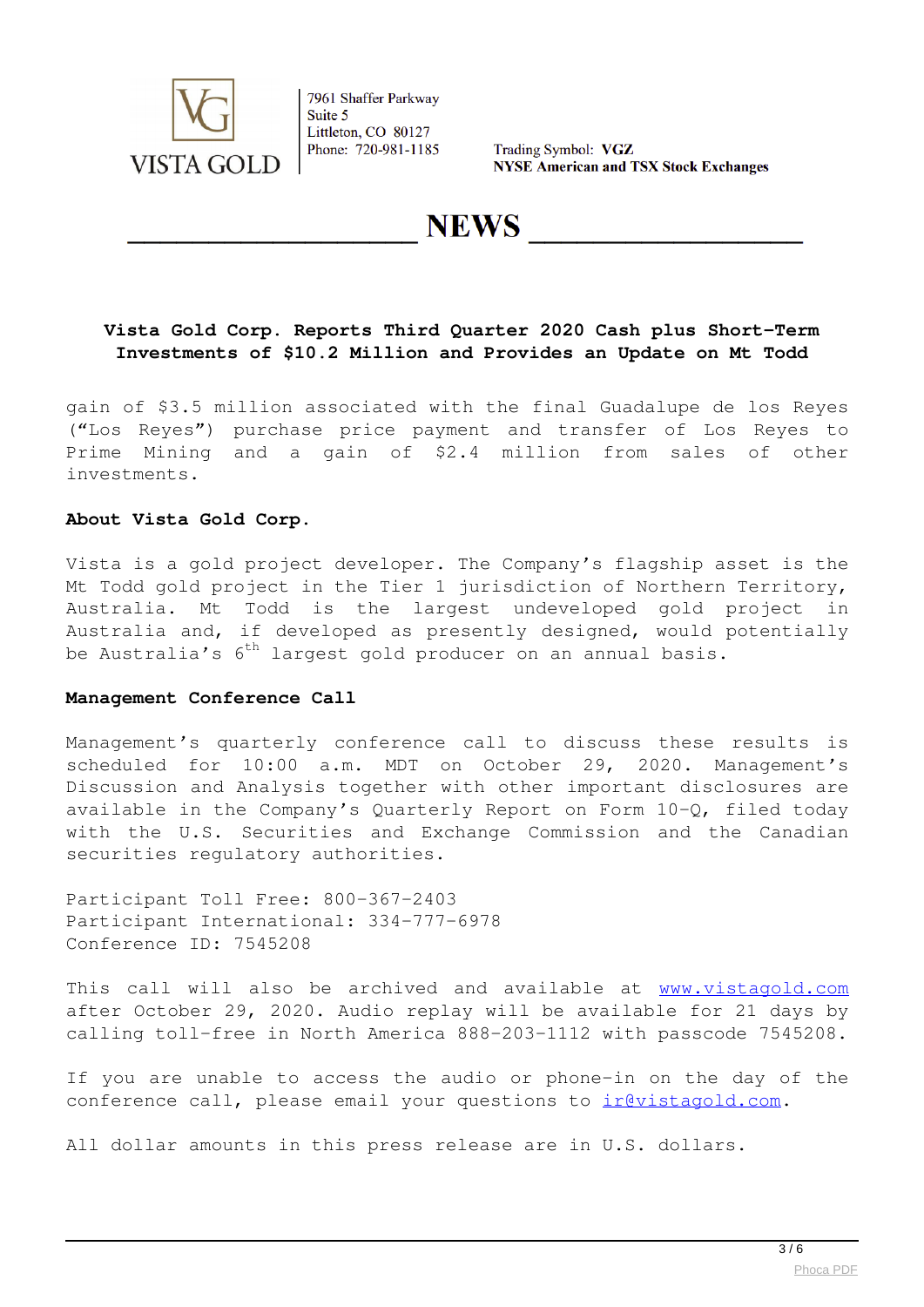

Trading Symbol: VGZ **NYSE American and TSX Stock Exchanges** 

**NEWS** 

# **Vista Gold Corp. Reports Third Quarter 2020 Cash plus Short-Term Investments of \$10.2 Million and Provides an Update on Mt Todd**

For further information, please contact Pamela Solly, Vice President of Investor Relations, at (720) 981-1185.

#### **Forward Looking Statements**

This press release contains forward-looking statements within the meaning of the U.S. Securities Act of 1933, as amended, and U.S. Securities Exchange Act of 1934, as amended, and forward-looking information within the meaning of Canadian securities laws. All statements, other than statements of historical facts, included in this press release that address activities, events or developments that we expect or anticipate will or may occur in the future, including such things as the expected date for our management's call regarding our financial results; our belief that the higher-grade core zone of the Batman deposit could extend to the north; that ongoing work on the Batman deposit could ultimately lead to future changes to the mine design, with the combined benefits of better grade and lower stripping; that assay results from the first holes drilled adjacent to the Batman pit are expected in the next weeks; that the results of geotechnical field work is expected to shorten the time required to complete a future feasibility study, reduce related initial capital cost estimates, and support detailed engineering; that the Batman pit is expected to be effectively dewatered by mid-2021; our expectation to receive upcoming cash payments from Prime Mining and from the cancelation of the Company's royalties on the Awak Mas project; our plans to continue to advance the process of seeking a partner for the construction and development of Mt Todd; our plans to continue to efficiently optimize and advance Mt Todd; and our belief that Mt Todd is the largest undeveloped gold project in Australia, and if developed, that it would be Australia's 6th largest gold producer on an annual basis are forward-looking statements and forward-looking information. The material factors and assumptions used to develop the forward-looking statements and forward-looking information contained in this press release include the following: our forecasts and expected cash flows; our projected capital and operating costs; our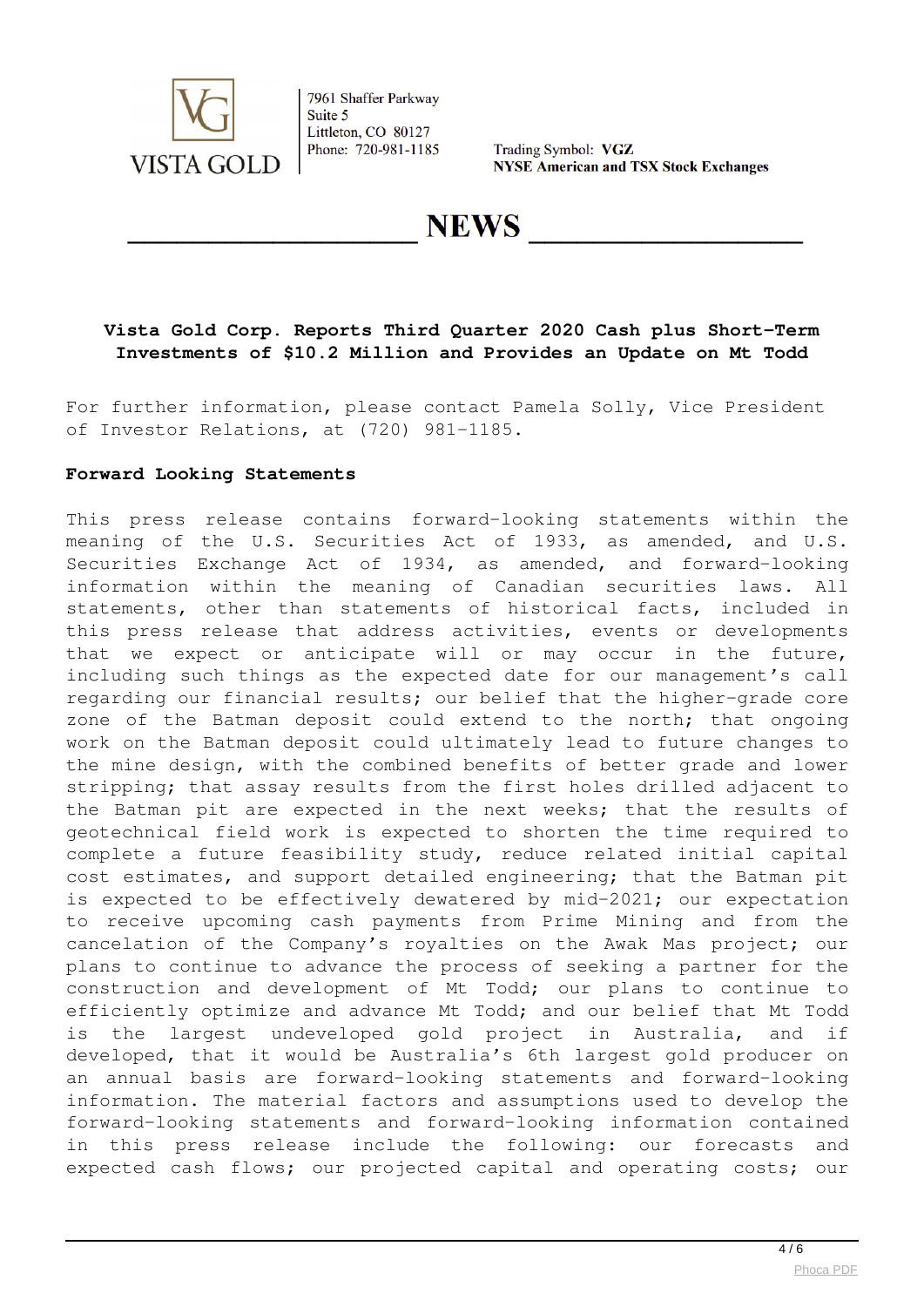

Trading Symbol: VGZ **NYSE American and TSX Stock Exchanges** 

**NEWS** 

# **Vista Gold Corp. Reports Third Quarter 2020 Cash plus Short-Term Investments of \$10.2 Million and Provides an Update on Mt Todd**

expectations regarding mining and metallurgical recoveries; mine life and production rates; that laws or regulations impacting mine development or mining activities will remain consistent; our approved business plans, our mineral resource and reserve estimates and results of preliminary economic assessments; preliminary feasibility studies and feasibility studies on our projects, if any; our experience with regulators; our experience and knowledge of the Australian mining industry and our expectations of economic conditions and the price of gold. When used in this press release, the words "optimistic," "potential," "indicate," "expect," "intend," "hopes," "believe," "may," "will," "if," "anticipate, " and similar expressions are intended to identify forward-looking statements and forward-looking information. These statements involve known and unknown risks, uncertainties and other factors which may cause the actual results, performance or achievements of the Company to be materially different from any future results, performance or achievements expressed or implied by such statements. Such factors include, among others, uncertainty of resource and reserve estimates, uncertainty as to the Company's future operating costs and ability to raise capital; risks relating to cost increases for capital and operating costs; risks of shortages and fluctuating costs of equipment or supplies; risks relating to fluctuations in the price of gold; the inherently hazardous nature of mining-related activities; potential effects on our operations of environmental regulations in the countries in which it operates; risks due to legal proceedings; risks relating to political and economic instability in certain countries in which it operates; uncertainty as to the results of bulk metallurgical test work; uncertainty as to completion of critical milestones for Mt Todd; and uncertainty as to the impact of the ongoing global health crisis caused by the COVID-19 pandemic; as well as those factors discussed under the headings "Note Regarding Forward-Looking Statements" and "Risk Factors" in the Company's latest Annual Report on Form 10-K as filed in February 2020 and other documents filed with the U.S. Securities and Exchange Commission and Canadian securities regulatory authorities. Although we have attempted to identify important factors

 $\frac{1}{5/6}$